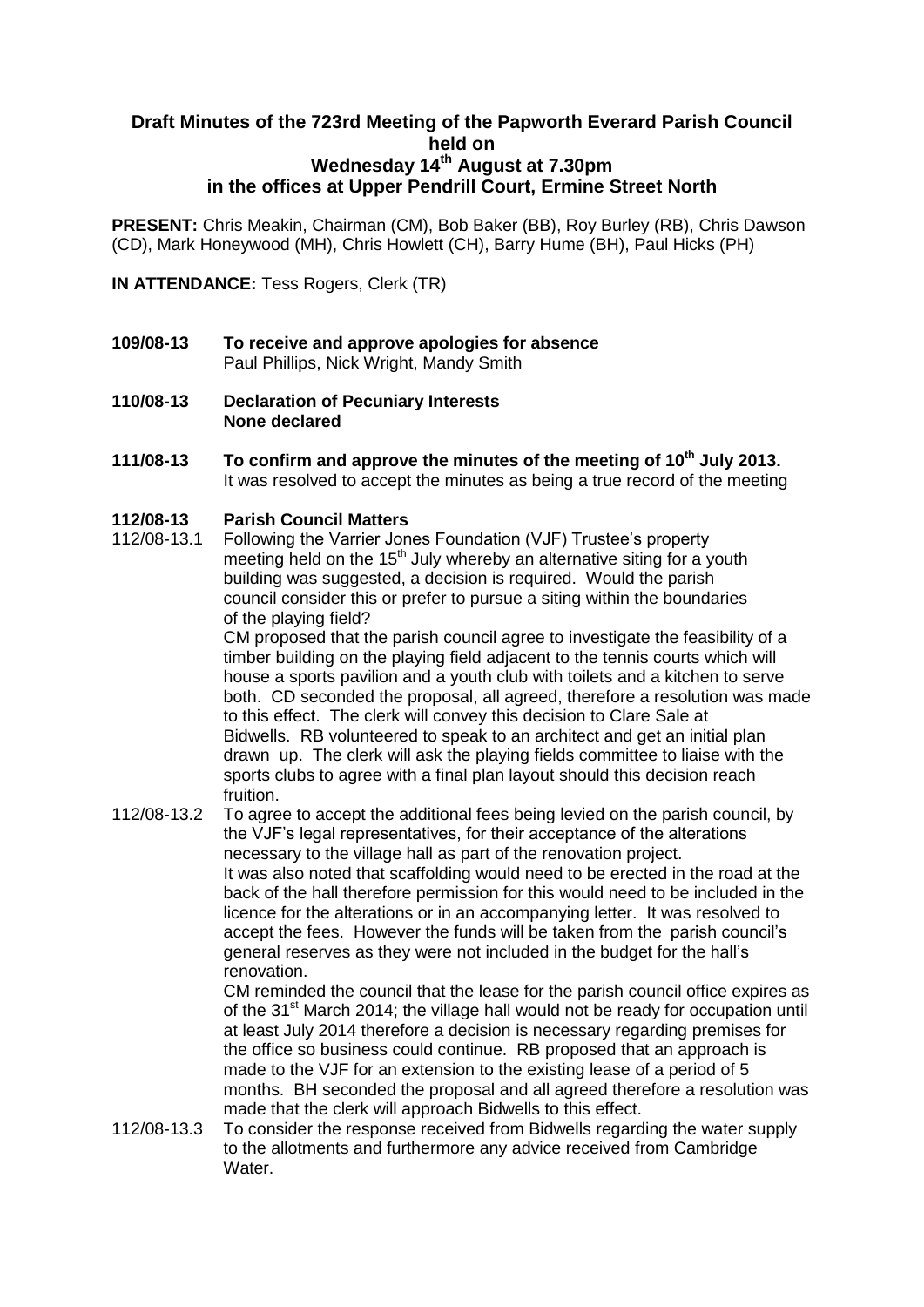The clerk had circulated the response received from Bidwells prior to the meeting and has since arranged a meeting with Cambridge Water at the allotment site on the  $19<sup>th</sup>$  August. The meeting will be attended by the clerk and Councillor Howlett, John Cooper of Cooper Construction will also be invited to attend. Following that meeting the clerk will report any findings back to the council.

112/08-13.3 To consider the recent application received for the position of parish councillor, a decision is required regarding co-option. The applicant was unable to attend the meeting to speak in support of the application therefore this matter was deferred to the next meeting.

### **113/08-13 Finance and Procedure**

113/08-13.1 To approve accounts for payment as at 14<sup>th</sup> August 2013. The accounts were presented as follows:

| <b>Pendrill Publications</b>            | 350.00   | Newsletter            |
|-----------------------------------------|----------|-----------------------|
| Littlethorpe (bus shelters)             | 38352.00 | S106                  |
| Broker Network (insurance of portaloos) | 25.00    | Insurance             |
| Young Lives (membership renewal)        | 30.00    | Youth<br>provision    |
| Chris Meakin (padlocks for loos)        | 12.00    | Amenities             |
| Elm Leisure (pool consumables)          | 177.95   | Amenities             |
| Purcell                                 | 11911.86 | S106                  |
| Eyre Building (pool electrics)          | 793.31   | Amenities             |
| Espo (stationary)                       | 59.88    | Expenses              |
| <b>Foster Horticulture</b>              | 432.00   | Cemetery              |
| <b>Foster Horticulture</b>              | 240.00   | Amenities             |
| Bidwells (re planning village hall)     | 300.00   | S106                  |
| <b>Regent Construction</b>              | 2580.00  | S106                  |
| Sue Britt (stand in litter picker)      | 45.00    | Amenities             |
| A Rowland (litter picker)               | 100.00   | Amenities             |
| John Peal                               | 25.00    | Amenities             |
| John Peal                               | 125.00   | Amenities             |
| John Peal                               | 154.00   | Cemetery              |
| Latta Hire                              | 412.80   | Amenities             |
| <b>Bidwells</b>                         | 2710.56  | S106                  |
| <b>Bob Empson</b>                       | 58.68    | <b>Playing Field</b>  |
| Tess Rogers (expenses)                  | 90.27    | Amenities             |
| Tess Rogers (expenses)                  | 3.00     | Expenses              |
| Tess Rogers (expenses)                  | 69.98    | Cemetery              |
| Tess Rogers Month 5                     | 1268.11  | Remuneration          |
| Clare Taylor Month 5                    | 92.50    | Remuneration          |
| HMRC period 4                           | 431.16   | Remuneration          |
| <b>BT</b> Office                        | 65.76    | Village hall          |
| <b>BT Village office</b>                | 85.62    | Expenses              |
| E-on village hall                       | 478.46   | Village hall          |
| SCDC Eurobin village hall               | 24.48    | Village hall          |
| <b>SCDC Eurobin Conservatory</b>        | 11.09    | Amenities             |
| <b>SCDC sports Club August</b>          | 50.00    | <b>Playing Fields</b> |
| <b>SCDC Rates office August</b>         | 305.00   | Office                |
| <b>SCDC Rates Village Hall August</b>   | 531.00   | village hall          |

It was resolved to approve the above for payment.